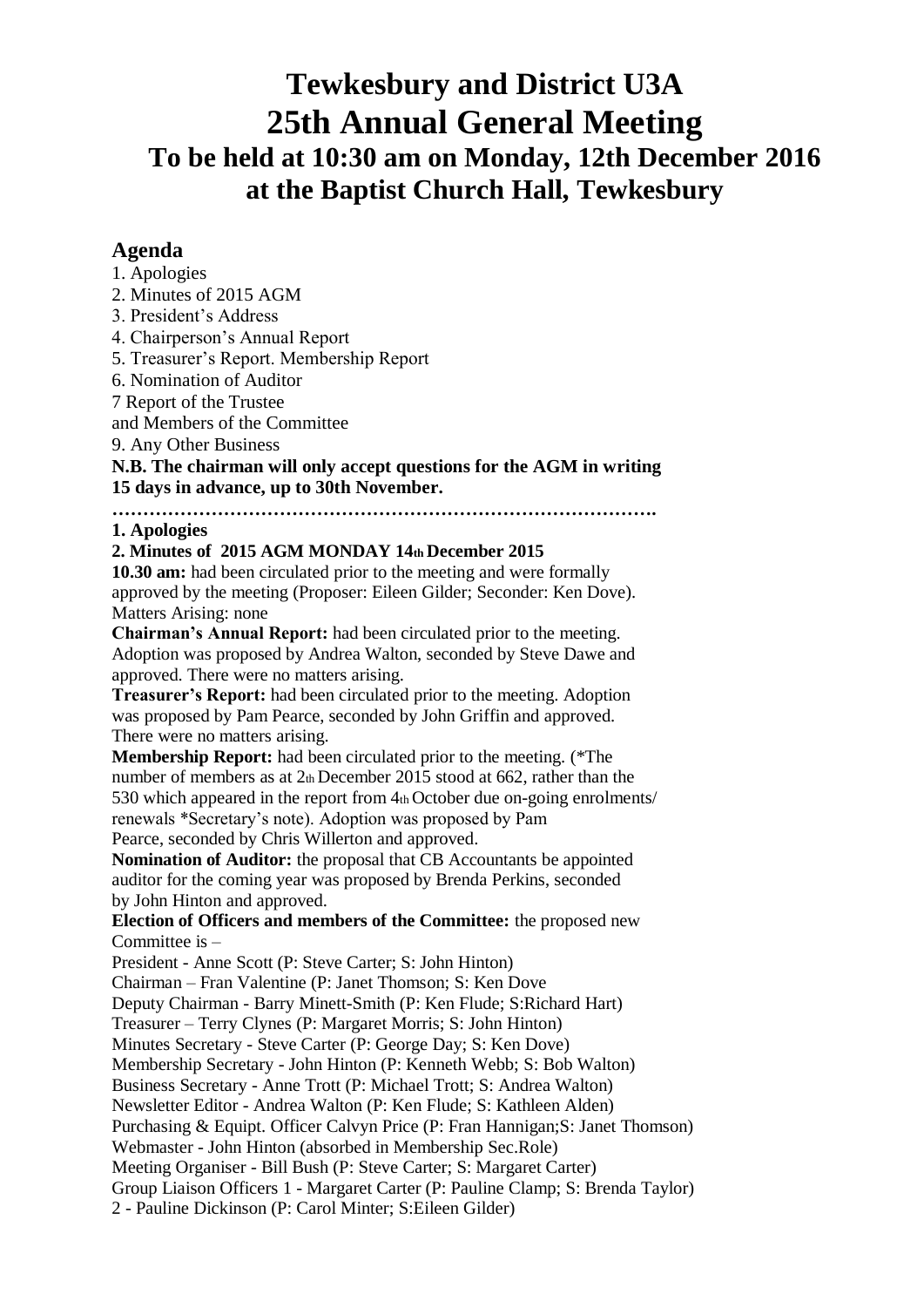The whole committee was voted into office en bloc by unanimous show of hands, officers being thanked from the floor for their willingness to stand. Fran Valentine took over the chair from Anne Scott.

**Proposal to move membership renewal date:** this had been circulated before the meeting as part of the AGM booklet. It was being proposed by John Hinton in his role as Membership Secretary and seconded by Kenneth Webb. The reason for proposal was that a significant number of members took holidays in September annually, which restricted the efficiency of the month for renewals. The proposal was to move the annual renewal date to November from 2016, members thus also benefiting from two months free membership. Eileen Gilder raised from the floor the question as to whether this would also mean a change in the April date for payment of the annual U3A levy, to which the answer was no and that the date for the levy, set by U3A nationally, would remain the same. The proposal was adopted by unanimous show of hands.

A letter had been received from member Kathleen Axten and was read out. It raised the issue as to why and when the age of discounted membership fee had been raised from eighty to eighty-two years. Advice from members, including former committee members, had concluded that this change preceded 2013 and had been made to account for the rising average age of TUTA membership. A reply would be made to Kathleen.

The chair raised the issue that 2016 will be TUTA's Silver Jubilee year and that ideas would be welcome from members as to how we might celebrate the land-mark. A sub-committee would be set up to progress this matter.

The meeting ended at 10.55 am.

End of 2015 December AGM Minutes

### **3. President's Address**

2016 has been a good year for our U3A, with the new committee working well under Fran's directions

Being President I liken to being a grandmother, you have the back story but are not responsible for every day direction. I am really enjoying it, along with my 'outings'.

25 years ago Brenda Perkins founded this U3A and set up the original committee. She has watched it grow and other branches formed from its members– the ethos of the U3A movement is alive and well.

As the President, I say thank you to the members for their ongoing support and here's to the next 25 years.

#### **Anne Scott**

## **4. Chairperson's Report October 2016**

I would like to start this report by thanking all the people who contribute to the running of our U3A. There are so many people, who quietly work for the learning and benefit of others, group leaders, contributors to the magazine, those who help with tea and coffee at the monthly meeting and of course, the committee members who put in lots of work on our behalf.

## *Your Committee*

2015-16 has not been quite the traumatic year that we experienced in the previous twelve months. Anne Scott agreed to stay on the committee, as our President. She continues to book some excellent monthly speakers and provide some really wonderful experiences, through the trips she organises. Anne also organised a great post-Christmas lunch at The Old Spot

Anne Trott decided that the role of vice-chair was not for her, but agreed to stay on the committee. Jan Dimond stepped down as Business secretary,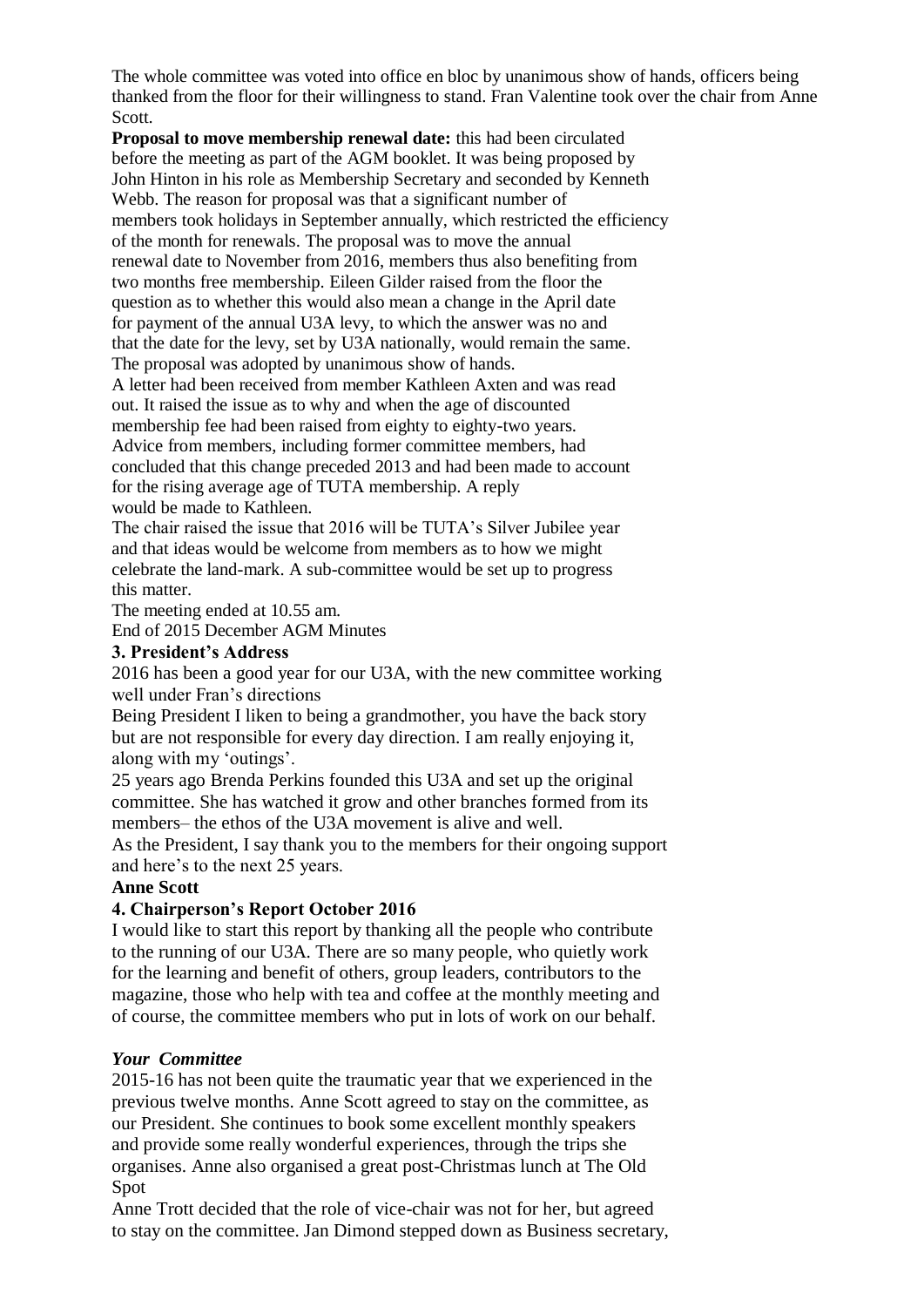a role she had carried out really well for some time. Anne took on this role, for which the committee was very grateful.

Barry Minnet- Smith joined the committee and took on the vice-chair role.

However, as there are only just enough members on the committee, when someone leaves, we have big spaces to fill. This was the case in September, when John Hinton, our Membership secretary, Webmaster and person responsible for the phone rota, informed us he was moving to Nottingham. He and his wife are moving to support family, who are expecting twins imminently. John has worked hard for the Tewkesbury U3A and he is greatly missed.

The committee is currently plugging three gaps in our provision. Thankfully other committee members have stepped in, to ensure that we can renew membership and that we can keep our systems running. The committee have tried to encourage new volunteers; all members are invited to our meetings. Thus far only one member has attended a meeting. An increase in committee membership means less work for all involved.

## **Please think about your skills and what you can offer to the U3A in Tewkesbury.**

In August 2016 we had 685 members; this was an increase of 130 new members from October 2015 (561). We are having 2/3 new members each month, which is really positive.

## *Membership*

Last year, 2015, 30% of our membership renewed on-line, we are hoping more members will 'try' this method in 2016. However, we are catering for all members, so paper forms with cash or cheques are always acceptable. We will not be issuing membership numbers, but following the outcry, last year, we are providing laminated membership cards for those who want them. If you renew on-line, you may just want to print a paper membership card, a number of people are happy with this method, or collect your card at a general meeting.

## *Issues*

The committee have tried to follow up any complaints, (there have been a few) and issues raised by members and groups. Policies are now on the website. We had a working party that put together a 'Computer/ Laptop/ Tablet Loan and Use Rules'.U3A have contributed to new curtains at Barton Court, and involved in on-going issues with other venues.

## *Groups*

Our two committee members, with responsibility for co-ordinating Group Leadership, have organised regular meetings for Group Leaders. The dates and venues have been varied to try to provide an opportunity for all to attend. Attendance has been good and minutes are taken and circulated to all Group Leaders, in an attempt to ensure good communication and cohesion within the Tewkesbury U3A.

The Local History group ceased to function, following the death of Anne Parker, who was the group leader.

The Sunday Kurling group has ceased, leaving just one group in operation. 19th Century History is now 20th Century History. A new Bridge for Beginners has been established and a Greek Ancient History Group is now running.

A number of groups have taken advantage of an additional £100 to celebrate our Silver Jubilee. This money was designed to encourage a trip or speaker that a group may not have otherwise afforded.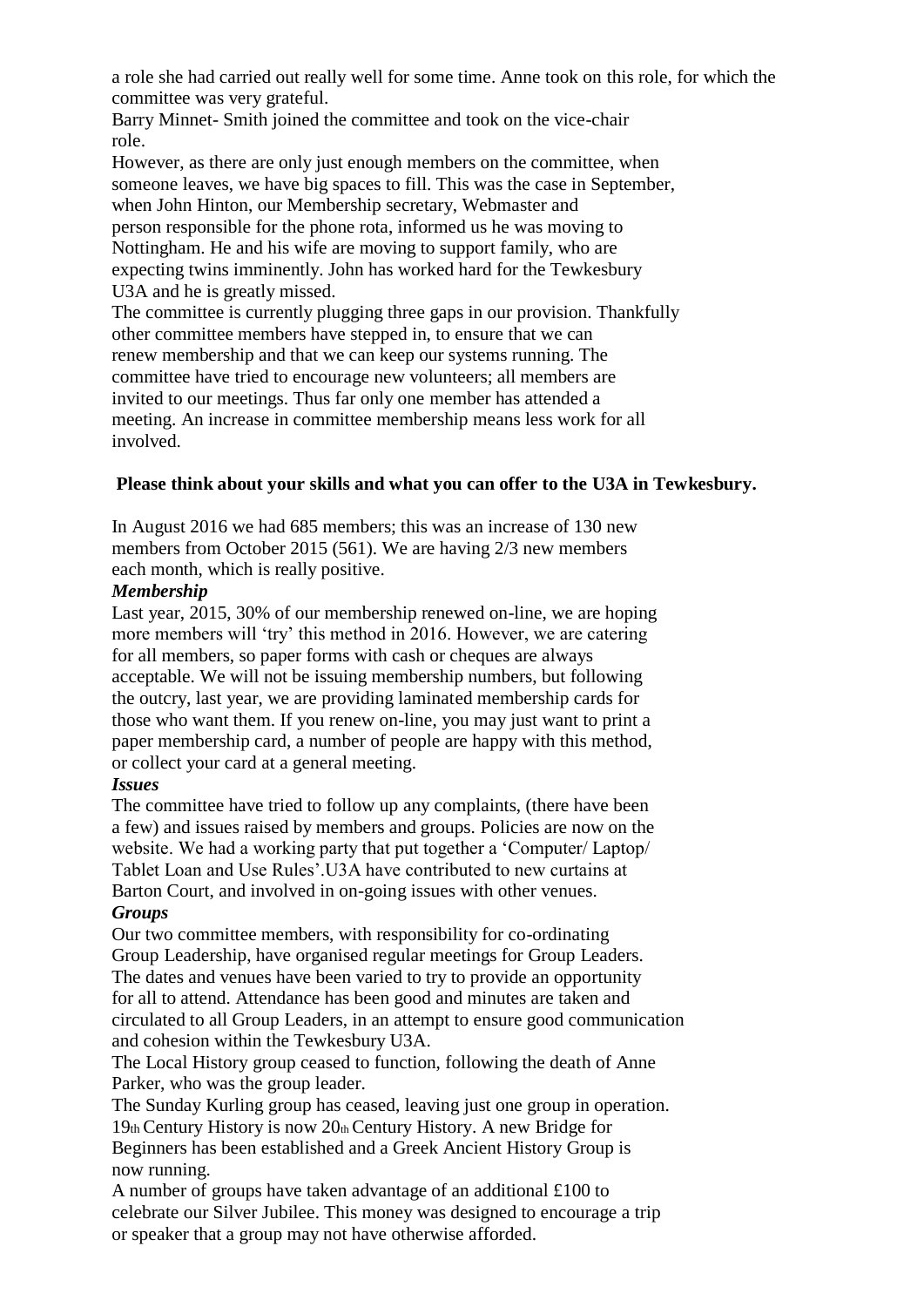If there is a subject that you are really interested in, have skills in, or would just like to learn more, the committee can provide support and funding to help with a set-up. The aim of U3A is to learn together, so U3A Trust provides resources and experts, where necessary.

To parody a famous quote:

## **'***Ask not what your U3A can do for you, ask what you can do for your U3A?'*  **in 2017.**

### **5. Treasurer's Report TU3A Treasurer's Report for the Financial Year Ended 31 August 2016**

The financial position of your U3A remains strong with adequate reservesfor future commitments. The total income for the year, excluding theEvents (outings) was £29,462 (£29,496 in 2015).Total Expenditure, excluding Events but including the net cost of the Puckrup Jubilee Party, was £28,309 ( £27,007 in 2015).

£2,345 £16,544 £1,394 £6,498 £378 £1,150 **Expenditure U3A Affiliation Fees Groups** General Meetings **Administration** 

Total Expenditure ( excluding Events) £28,309

Total Income ( excluding Events) £29462



Our income is derived mostly from the Membership fees  $(E7,179)$  and is used to cover Administration costs (£6,498) which include publication and postage of TUTA News (£3,430 - 53%), U3A Capitation Fees (Affiliation fees) at £2,345 and the cost of General Meetings and Group Leaders Meetings, together with attendances on courses etc and governance costs.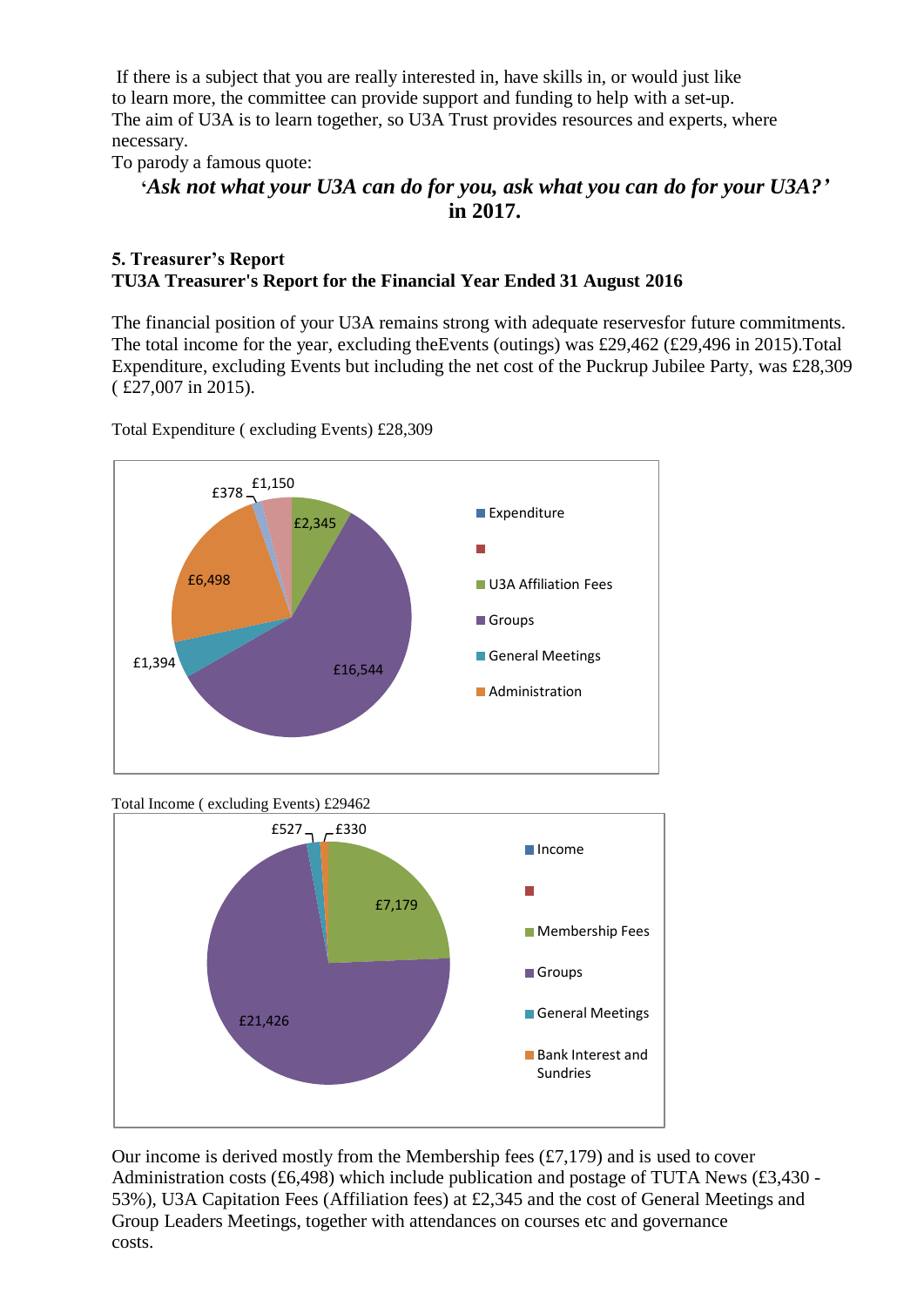Income produced by Groups was up by over £800 this year whereas Group expenditure was down £763.

I am pleased to report that during the year there were in excess of 12,100 attendances at Group and General Meetings, which demonstrates the strength of support for our Charity. The budget for replacement of equipment was not fully utilized and the funds earmarked for the celebration of our Jubilee year have not yet been fully used. The scheme to provide Groups with additional funding of £100 for extra activities in this special year will terminate on 31 March 2017. Whilst take-up has not been as full as anticipated, a number of Groups have already made good use of these funds and others plan to do so in the coming months.

We hold a reserve of £13,787 on deposit as a contingency.

After adjustments for accruals and payments in advance, there was a surplus for the year of £713 which includes a modest surplus on fully-booked Event outings, but because of the shift in the Membership year from 31 August to 31 October this means that printing and postage costs relating to Membership renewal reminders and Membership cards have yet to be incurred.

It has been pleasing to note a good response to use of the new online membership renewal system, which minimises costs in this respect. To date, 197 membership renewals have been made using the online credit or debit card system through Paypal plus many others using Bank Fast Transfer payments through the web site facility. The current Membership number is 690, prior to the 31 October renewal date (for those members not on rolling Membership renewal).

For technical reasons involving the changeover of details by HMRC, our Gift Aid claim (approx . £900) for this year has not yet been paid but we anticipate receiving 2 claims in the current year.

Numbers quoted are draft; the full, independently-checked accounts will be available on our web site by the end of November 2016. **Terence Clynes A.C.I.B.** 11 October 2016

6. Nomination of Auditors: CB Accounting.

#### **7. Tewkesbury and District U3A**

#### **Report of the Trustees for the Year Ended 31 August 2016**

The Trustees present their report with the financial statements of the charity for the year ended 31 August 2016. The Trustees have adopted the provisions of the Statement of Recommended Practice (SORP) 'Accounting and Reporting by Charities' issued in March 2005.

The Trustees have had due regard to the guidance published by the Charities Commission on public benefit.

#### **REFERENCE AND ADMINISTRATIVE DETAILS Registered Charity**

**Name and Number** Tewkesbury and District University of the Third Age (Tewkesbury and District U3A) 1029447 **Principle Office Address 4 RopeWalk, Tewkesbury. Gloucestershire GL20 5DS Trustees** Mrs Frances Valentine (appointed June 2015) MrsMelanie Kisby ( Resigned 30 November 2015 ) John Hinton (appointed June 2015 - Resigned 31 August 2016) Mrs Anne Scott (resigned March 2015 - re-appointed 7 December 2015) Terence Clynes Anne Trott Stephen Carter Pauline Dickinson Margaret Carter William Bush Calvyn Price AndreaWalton BarryMinett-Smith All appointed 7 December 2015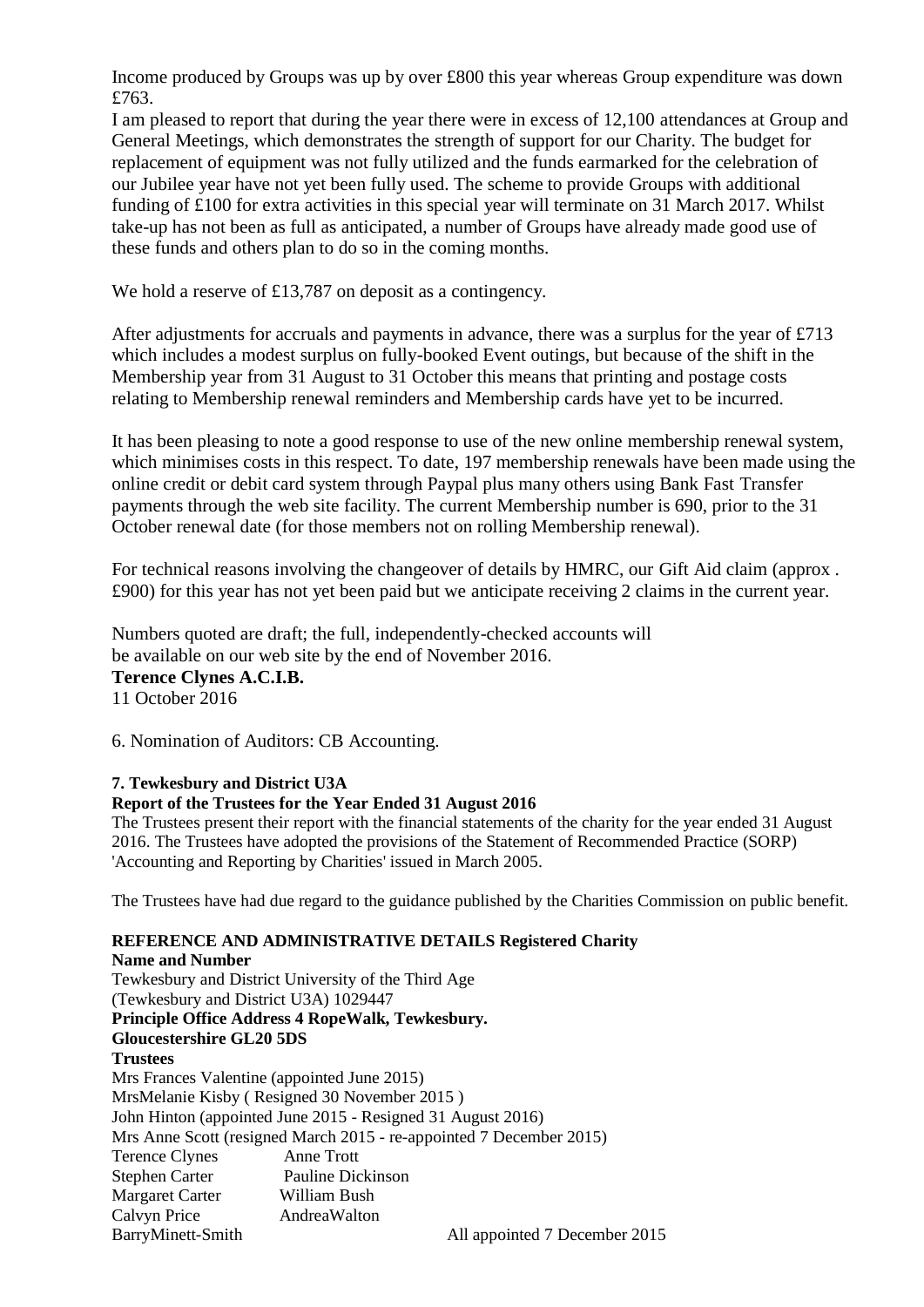#### **STRUCTURE, GOVERNANCE AND MANAGEMENT**

#### **Governing Document**

The organisation is unincorporated by standard registration and registered as a charity on 30 November 1993. The Charity was registered under a constitution adopted on 9 February 1993 and amended on 14 October 2002.

#### **Recruitment and Appointment of new trustees**

The Trustees assume their duties on election to the Committee and are voted by the members at the Annual General Meeting each year. They are appointed by majority vote on the basis that at least 10% of the members are present.

#### **OBJECTIVES AND ACTIVITIES**

The organisation provides educational and recreational services for those who are no longer in full time employment. This is done mainly through small self -help groups.

Objectives are:

To advance the education of the public and in particular the education of older people no longer in full time gainful employment in Tewkesbury and its surrounding locality.

The provision of facilities for leisure time and recreational activities with the object of improving the conditions of life for the above persons in the interest of their social welfare.

Public Benefit:

The Trustees have due regard to the guidance on the public benefit published by the Charity Commission and believe the objectives meet this guidance and that the activities support the objectives.

#### **ACHIEVEMENTS AND PERFORMANCE**

#### **Charitable Activities**

The Charity delivers what we aim to do i.e. bring education and social contact and activities to those who are no longer in work through 35-40 regular interest groups.

We are run by members, for members and with members.

Current membership is 680, and it has been recognised by health professionals that those of the  $60 +$ demographic group who are gainfully occupied live longer and remain fitter.

#### **FINANCIAL REVIEW**

The Trustees continue with the view that the total reserves should strive to be close to 6 months operating costs plus any likely major equipment replacements.

An additional margin has been retained this year since, in order to spread the workload at a time when holidays are often taken, the renewal of the membership year has been moved from 31 August to 31 October. Additional working capital was therefore retained to cover this period.

As this is our Silver Jubilee Year the Trustees have agreed to set aside a sum of £4000 to enable the members to both enjoy a celebration day and also to make more funds available to our groups which would like to celebrate by undertaking additional extra-mural activities.

The trustees now have formal budgets in place against which they are recording monies spent.

Improvements have been made to the accounting systems with regular checks and balances in place. An automated membership system to enable members to both join and renew online has been purchased and set up during the year and is now available through our web site.

Overall, the trustees consider the current financial state of affairs to be satisfactory given the current economic climate but are conscious of the need to keep all funding options and all service provision under review.

#### **STATEMENT OF TRUSTEES RESPONSIBILITIES**

The trustees are responsible for preparing the Report of the Trustees and the financial statements in accordance with applicable law and United Kingdom Accounting Standards (United Kingdom Generally Accepted Accounting Practice.)

The trustees are required to prepare financial statements that give a true and fair view of the state of affairs of the charity and of the income and expenditure during the period. In preparing those financial statements the trustees are required to:

select suitable accounting policies and then apply them consistently;

observe the methods and principles in the Charity SORP;

make judgements and estimates that are reasonable and prudent;

prepare the financial statements on the going concern basis unless it is inappropriate to presume that the Charity will continue in business.